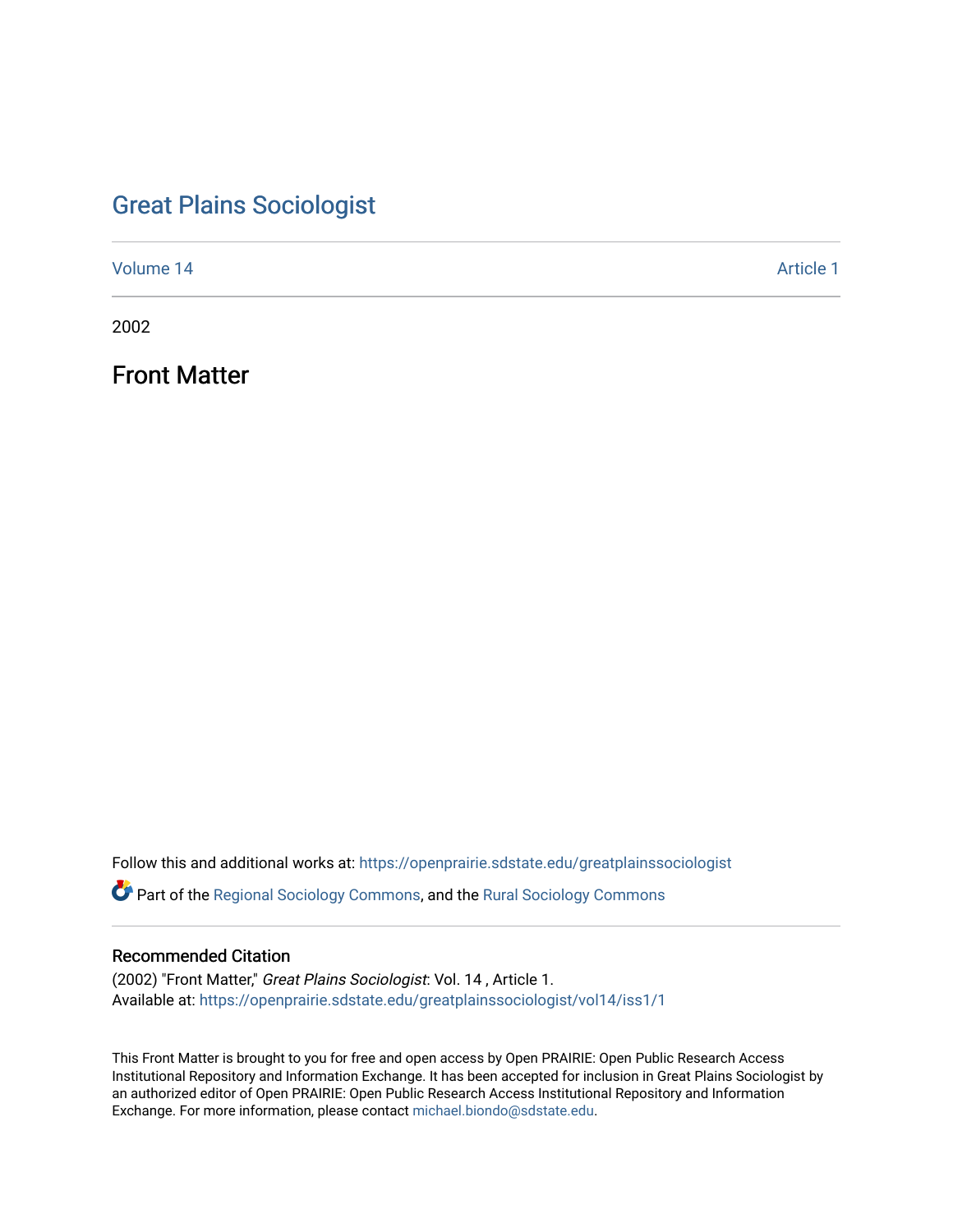# THE GREAT PLAINS SOCIOLOGIST

Volume 14 Number 1 2002

# OFFICIAL JOURNAL OF THE GREAT PLAINS SOCIOLOGICALASSOCIATION

# **Editors**

Harry Hoffman Minot State University

Gary A. Goreham North Dakota State University

# Book.Review Editor

Elizabeth Gill Randolph-Macon College

Minot State University Minot, North Dakota

Published by Open PRAIRIE: Open Public Research Access Institutional Repository and Infforma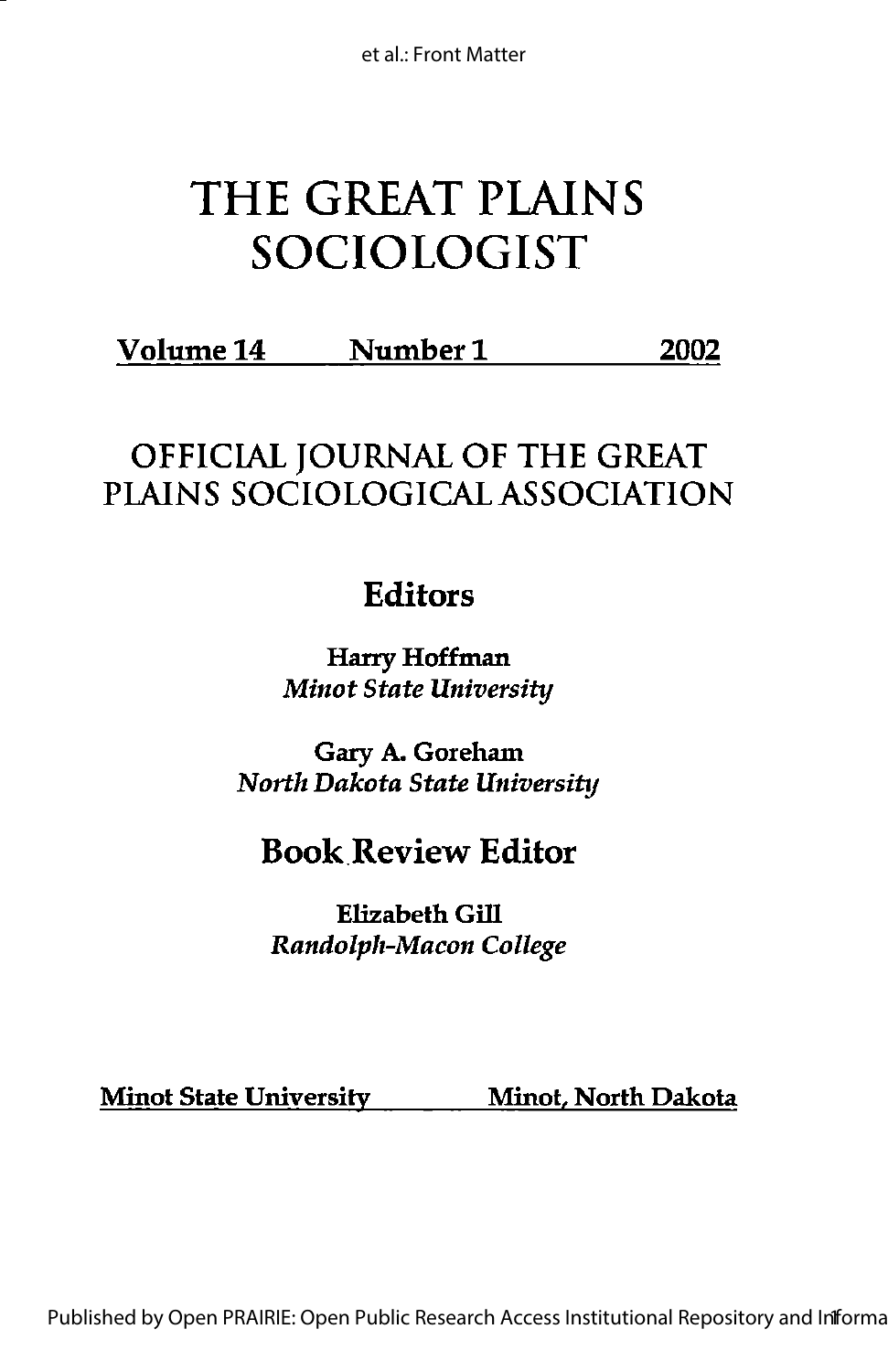Great Plains Sociologist Volume 14 Number 1, 2002

## Reviewers

Donald Arwood Patricia Lomire Robert Thompson Seif DaNa Lee Ellis Gary Rabe Patricia Joffer **Donna Hess** Diane Kayongo-Male Ronald Stover Janet Moen Dan Peterson Jerry Rosonke William DuBois

## The Great Plains Sociological Association 2000-2001 Officers

#### President/Program Chair

Gary Goreham E-mail: gary.goreham@ndsu.nodak.edu North Dakota State University

## Vice President/President Elect

Mary Warner E-mail: wamerm@nordiem,edu Northern State University

#### Secretary-Treasurer

Jason Karsky E-mail: jakarsky@wscgate.wsc.edu Wayne State University

#### Past President

Robert Mendelsohn E-mail: robert\_mendelsohn@sdstate.edu South Dakota State University

 $\mathbf{i}$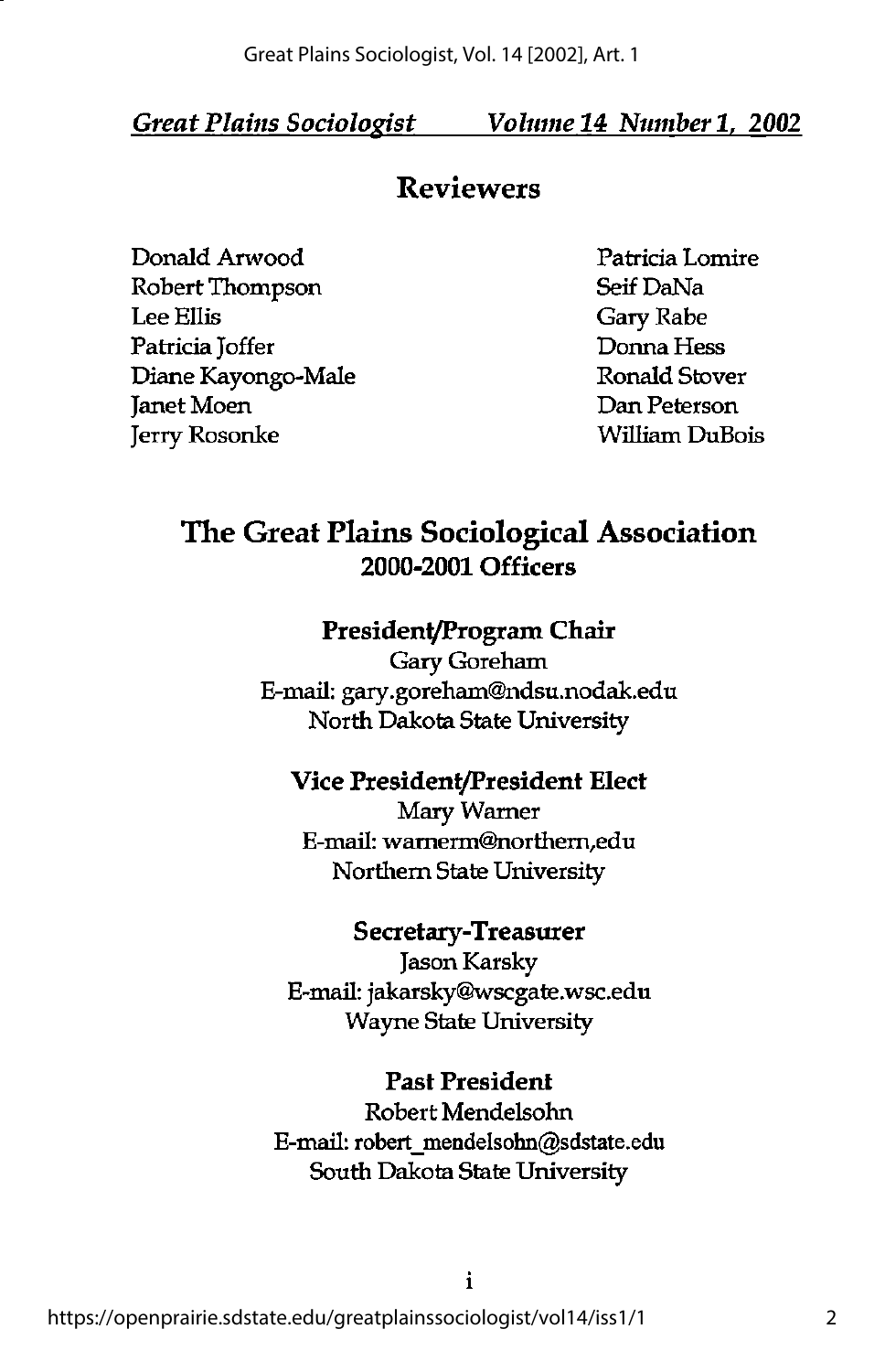## Editorial Policy Statement

The Great Plains Sociologist (GPS) is published as a general sociological journal by the Great Plains Sociological Association. We endeavor to publish articles of general interest to sociologists in the region and beyond. The organization primarily seeks to serve sociologists from the Great Plains; however, that does not limit material published in the journal by author or subject.

The following guidelines are offered to authors who wish to submit work to the GPS for publication.

- 1. Topics should be of interest to a wide audience of sociologists. This should not be read as implying that a majority must agree with the findings or discussions. Popularity of findings plays absolutely no role in the decision to publish. The decision to publish is based on quality of work.
- 2. Manuscripts should be in the range of 15 to 20 journal pages; including tables, charts, ete. Please use gray-scale for tables and charts.
- 3. GPS will consider many types of manuscripts for publication. We publish traditional research articles that empirically test hypotheses derived from social theory, thought pieces explicating ideas or investigating specific topics, and articles that focus on teaching techniques or experiences to mention but a few.
- 4. Articles submitted for review should include three copies of the manuscript. Upon acceptance, one copy of the manuscript on computer or CD disk (pc compatible, MS Word preferred, but not required) must be submitted.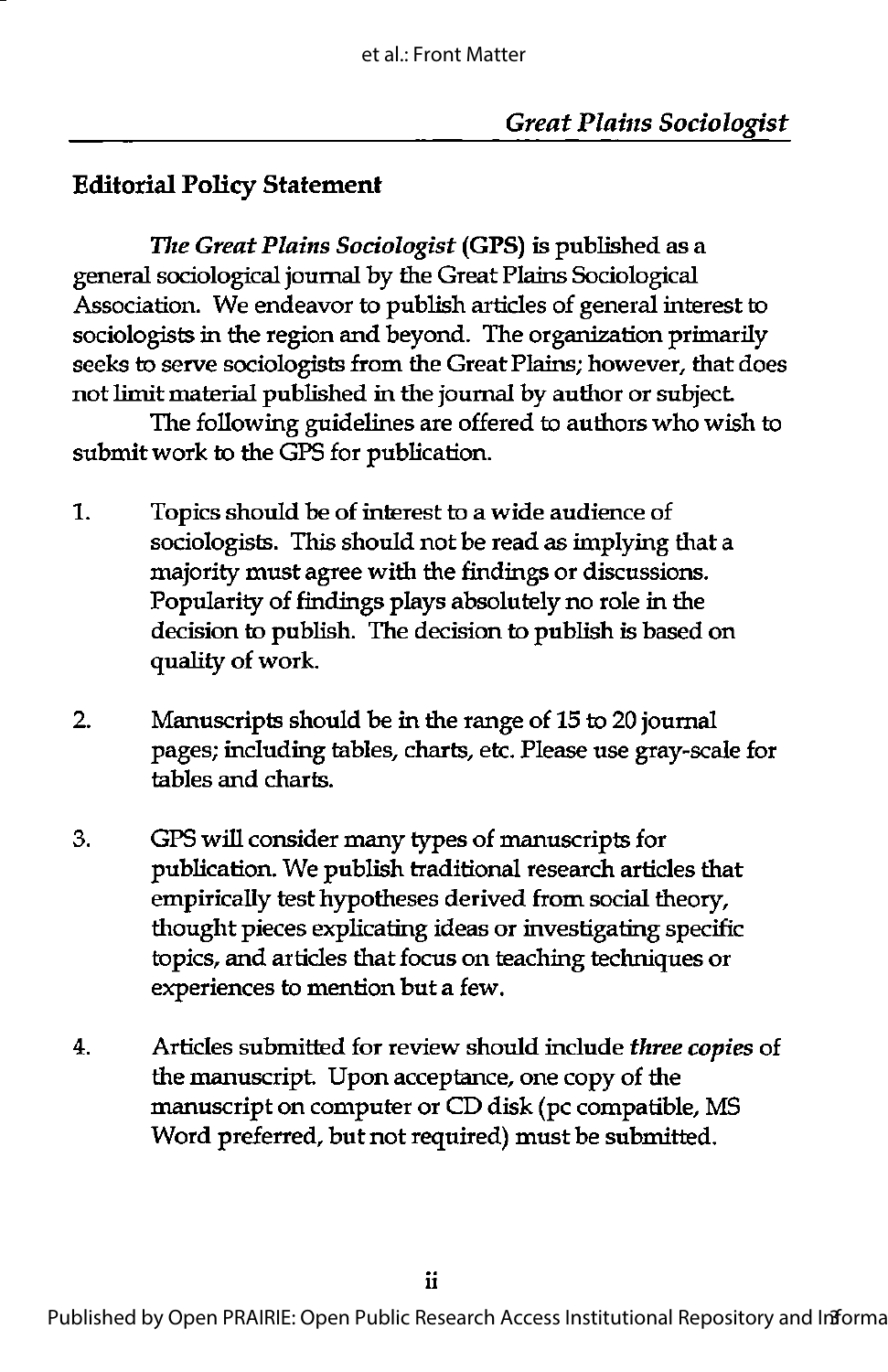## Great Plains Sociologist

- 5. Manuscripis submitted for publication should be sent to the journal editor and are then sent to at least two reviewers for comment and recommendation. The journal editor also reads submissions and has responsibility for the final decision to publish or not. The editor and reviewers may request that a manuscript be rewritten and resubmitted.
- 6. To preserve anonymity, please attach a cover page to the manuscript that contains authorship, address, and institutional affiliation. The next page should contain the title of the article only. The authorship page will be removed and retained by the editor to assure anonymity.
- 7. Manuscript format should follow American Sociological Review (ASA) standards.

iii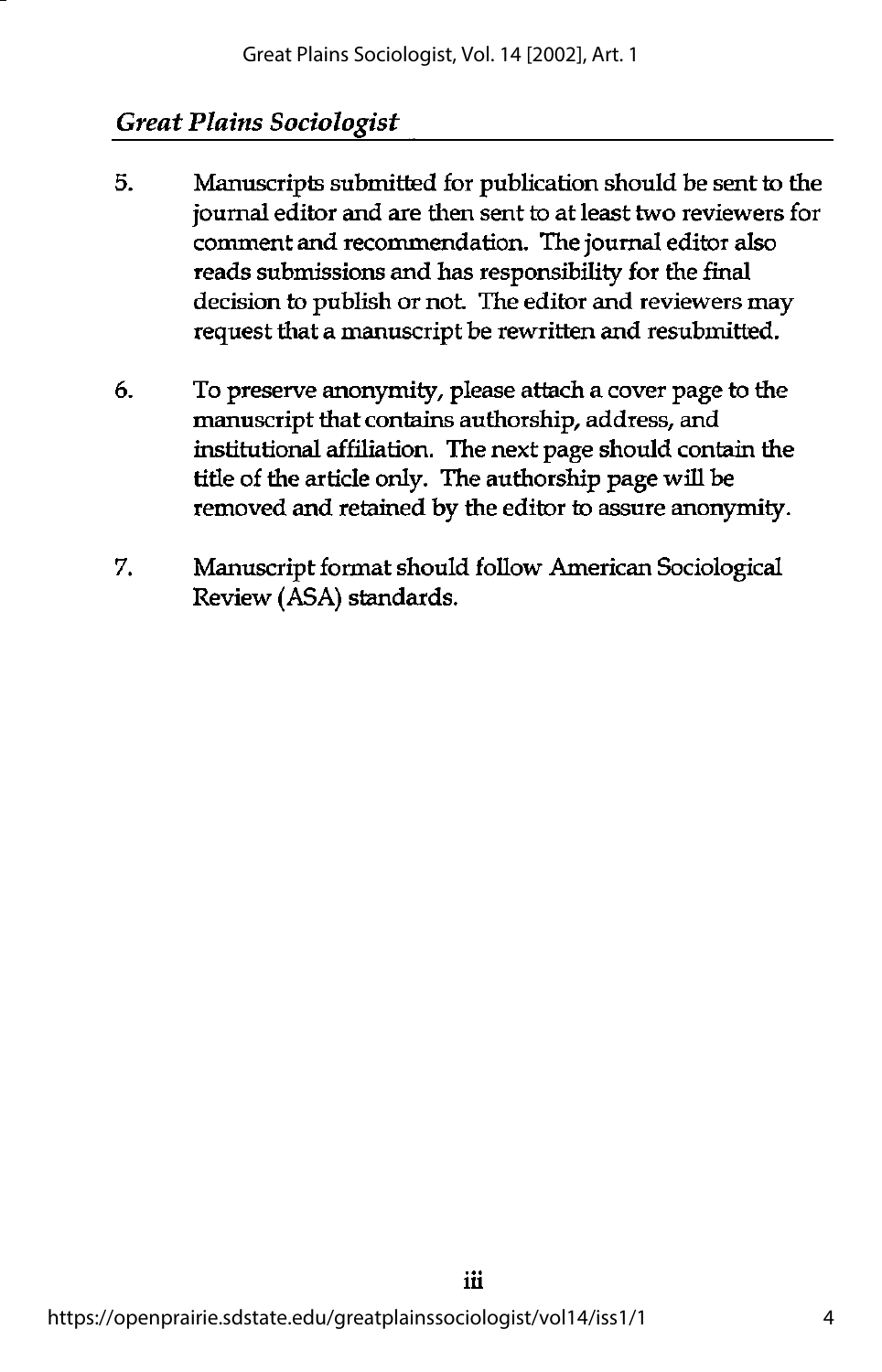et al.: Front Matter

Great Plains Sociologist \_\_\_\_\_\_Volume 14 Number 1, 2002

## **Contents**

## Articles

| Poor Children and Vacation Homes: The Relationship Between    |  |
|---------------------------------------------------------------|--|
| <b>Seasonal Homes and Child Poverty in Wisconsin Counties</b> |  |

|--|--|--|--|--|

## Tenure of Girl Scout Volunteer Leaders: An Issue of Self-Role Merger

Donald E. Arwood, Linda Brandt, Jason Karsky, Forrest Sanner ............... 18

#### Sioux Falls' Indian Population: Demographic Profile, Strengths and Challenges

Susan L. Schrader 33

## Research/Theoretical Notes

#### Democratization of Large Bureaucratic Organizations Having a Vertical Power Structure and An Authoritarian Leadership

Jorgen Bro 49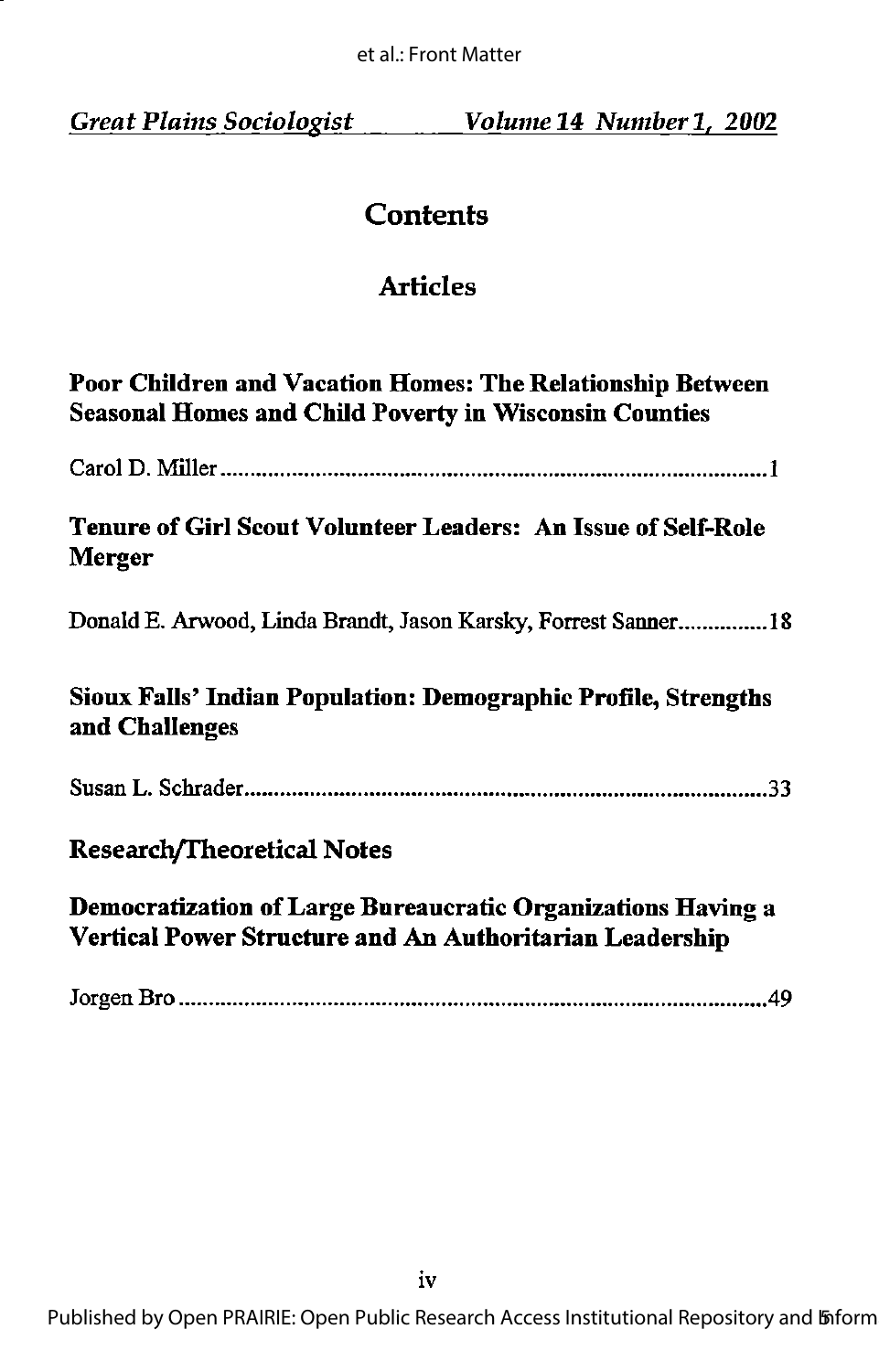## Book Reviews

| Reviewer: Karen Glumm                                                           |
|---------------------------------------------------------------------------------|
| <b>A Sociology of Mental Illness</b>                                            |
|                                                                                 |
| Reviewer: Susan L. Schrader                                                     |
| <b>Intersections: Readings in Sociology</b>                                     |
|                                                                                 |
| Reviewer: Tracy B. Citeroni                                                     |
| White Saris and Sweet Mangoes: Aging, Gender, and Body in North<br><b>India</b> |
|                                                                                 |
|                                                                                 |
| Reviewer: Michele Lee Chesser                                                   |
| Racist America: Roots, Current Realities, & Future Reparations                  |
|                                                                                 |
| Reviewer: Annette Prosterman                                                    |
| <b>Environmentalism Unbound: Exploring New Pathways for Change</b>              |
|                                                                                 |
| Reviewer: Jack Niemonen                                                         |
| Tripping on the Color Line: Black-White Multiracial Families in a               |
| <b>Racially Divided World</b>                                                   |
|                                                                                 |
| Reviewer: Scott London                                                          |
| <b>Colonizing Hawai'i: The Cultural Power of Law</b>                            |
|                                                                                 |
| Reviewer: Jeanne Mekolichick                                                    |
| Thinking About Social Problems: An Introduction to Constructionist              |
| <b>Perspectives</b>                                                             |
|                                                                                 |
|                                                                                 |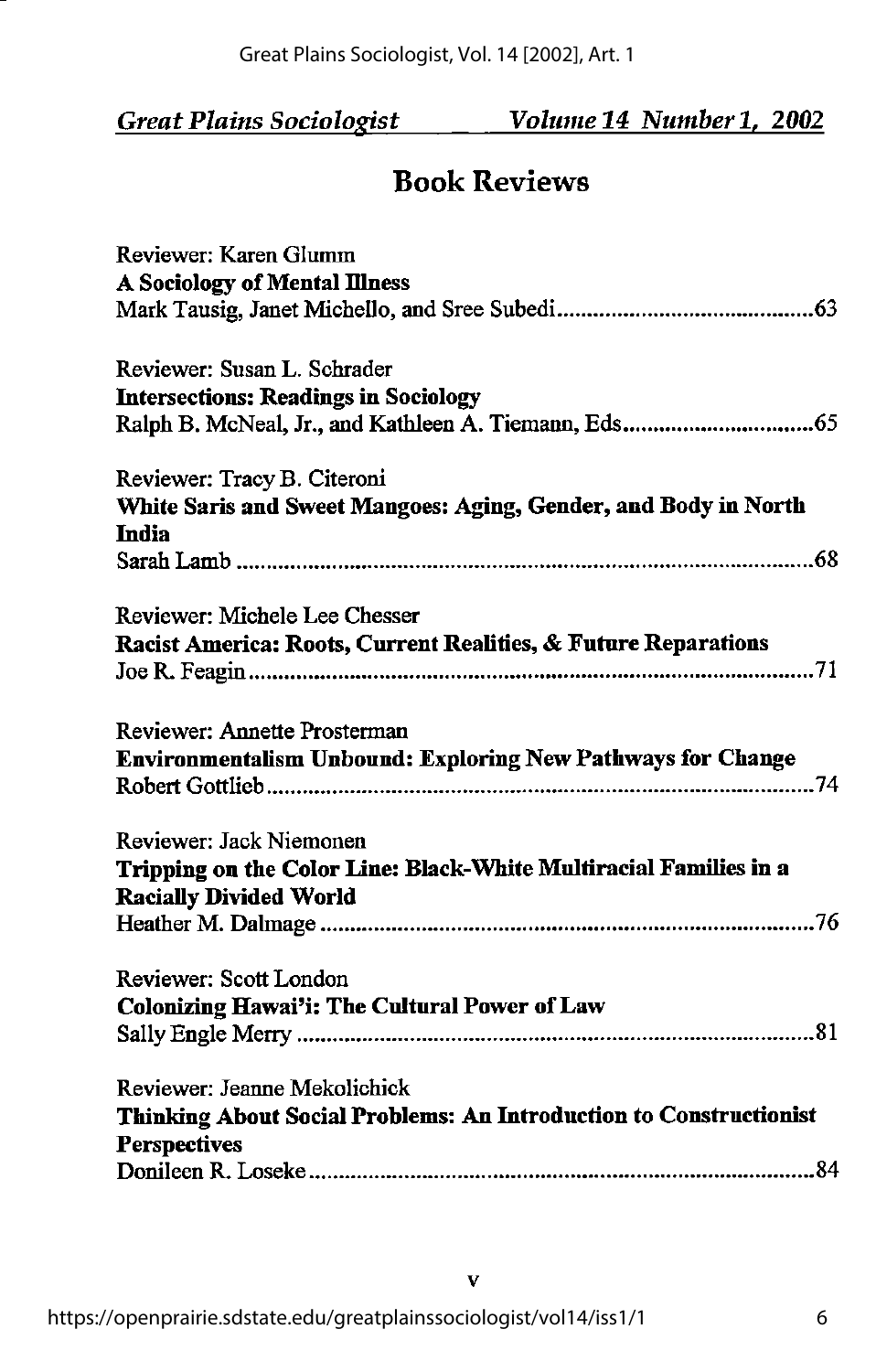## Great Plains Sociologist Volume 14 Number 1, 2002

| Reviewer: Steve Blanchard<br>Mind the Gap: Hierarchies, Health and Human Evolution                                                    |
|---------------------------------------------------------------------------------------------------------------------------------------|
| Reviewer: Elizabeth G. Gill<br>Nickel and Dimed: On (Not) Getting By in America                                                       |
| Reviewer: Erica C. Zelinsky<br>Problem of the Century: Racial Stratification in the United States                                     |
| Reviewer: Sarah M. Flood<br>Doméstica: Immigrant Workers Cleaning and Caring in the Shadows<br>of Affluence                           |
| Reviewer: Thomas C. Langham<br><b>Religion in the Modern American West</b>                                                            |
| Reviewer: Kathy A. Smith<br>The Context of Youth Violence: Resilience, Risk, and Protection                                           |
| Reviewer: Kathleen A. Tiemann<br>The Stranger Next Door: The Story of a Small Community's Battle<br>over Sex, Faith, and Civil Rights |
| Reviewer: Kristin Marsh<br>Victims, Perpetrators or Actors?: Gender, Armed Conflict and<br><b>Political Violence</b>                  |
| Reviewer: Elizabeth E. Williams<br>Bobos in Paradise; The New Upper Class and How They Got There                                      |
|                                                                                                                                       |

Published by Open PRAIRIE: Open Public Research Access Institutional Repository and Informa